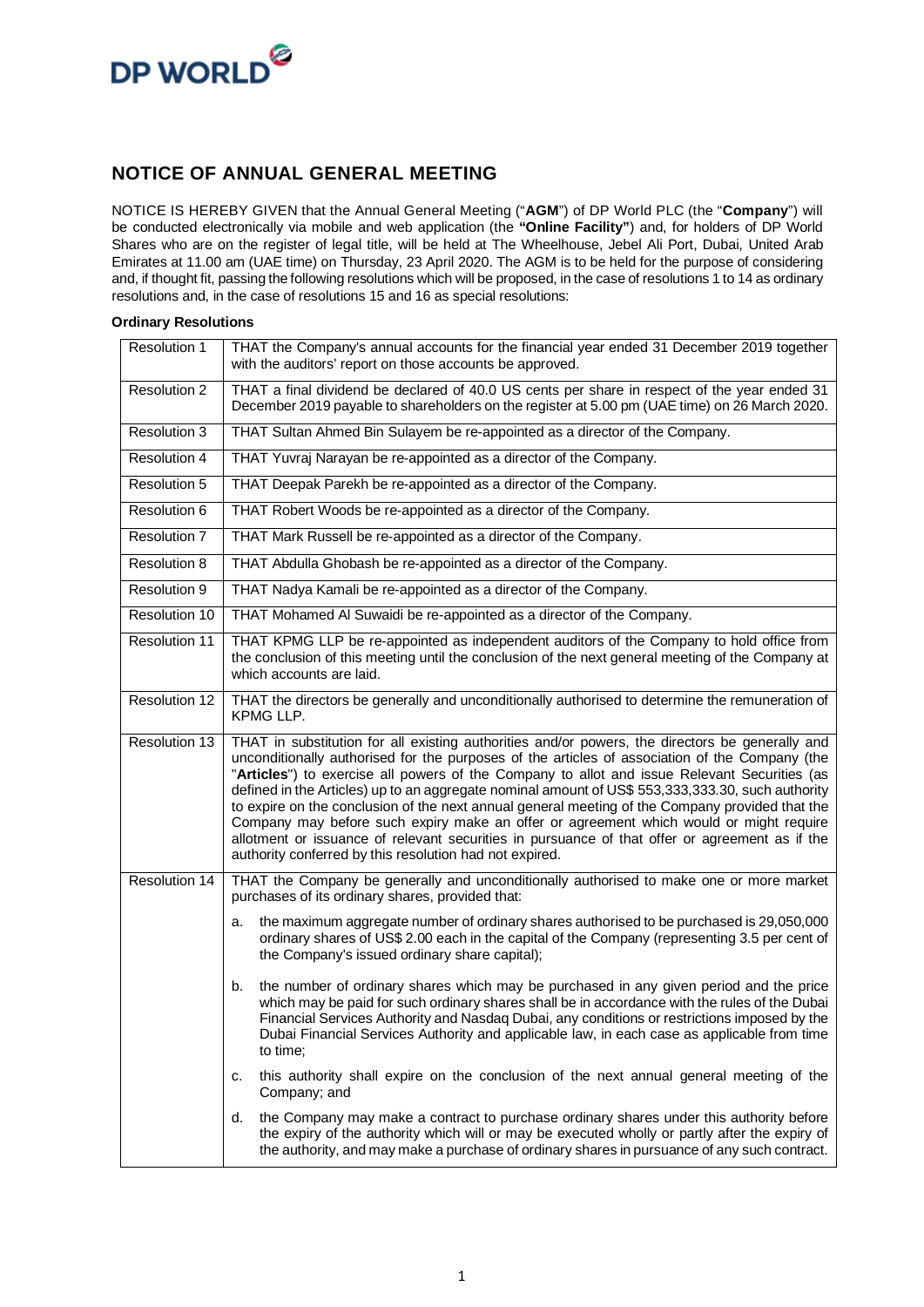## DP WORLD<sup>@</sup>

#### **Special Resolutions**

| Resolution 15 | THAT in substitution for all existing authorities and/or powers, the directors be generally<br>empowered pursuant to the Articles to allot Equity Securities (as defined in the Articles), pursuant<br>to the general authority conferred by Resolution 13 as if Article 7 (Pre-emption rights) of the Articles<br>did not apply to such allotment, provided that the power conferred by this resolution:                                                                                           |
|---------------|-----------------------------------------------------------------------------------------------------------------------------------------------------------------------------------------------------------------------------------------------------------------------------------------------------------------------------------------------------------------------------------------------------------------------------------------------------------------------------------------------------|
|               | will expire on the conclusion of the next annual general meeting of the Company provided<br>a.<br>that the Company may before such expiry make an offer or agreement which would or might<br>require Equity Securities to be issued or allotted after expiry of this authority and the directors<br>may allot Equity Securities in pursuance of that offer or agreement as if the authority<br>conferred by this resolution had not expired; and                                                    |
|               | is limited to:<br>b.                                                                                                                                                                                                                                                                                                                                                                                                                                                                                |
|               | (i) the allotment of Equity Securities in connection with a rights issue, open offer or any other<br>pre-emptive offer in favour of ordinary shareholders but subject to such exclusions as<br>may be necessary to deal with fractional entitlements or legal or practical problems under<br>any laws or requirements of any regulatory body in any jurisdiction; and                                                                                                                               |
|               | (ii) the allotment (other than pursuant to (i) above) of Equity Securities for cash up to an<br>aggregate amount of US\$ 83,000,000 (representing 5 per cent of the Company's issued<br>ordinary share capital).                                                                                                                                                                                                                                                                                    |
| Resolution 16 | THAT the Company be generally and unconditionally authorised to reduce its share capital by<br>cancelling any or all of the ordinary shares purchased by the Company pursuant to the general<br>authority to make market purchases conferred by Resolution 14 at such time as the directors shall<br>see fit in their discretion, or otherwise to deal with any or all of those ordinary shares, in accordance<br>with applicable law and regulation, in such manner as the directors shall decide. |

By order of the Board 19 March 2020 M. Al Hashimy Company Secretary

Registered Office: Office 27, Level 3 Gate Village Building 4 PO Box 17000 Dubai UAE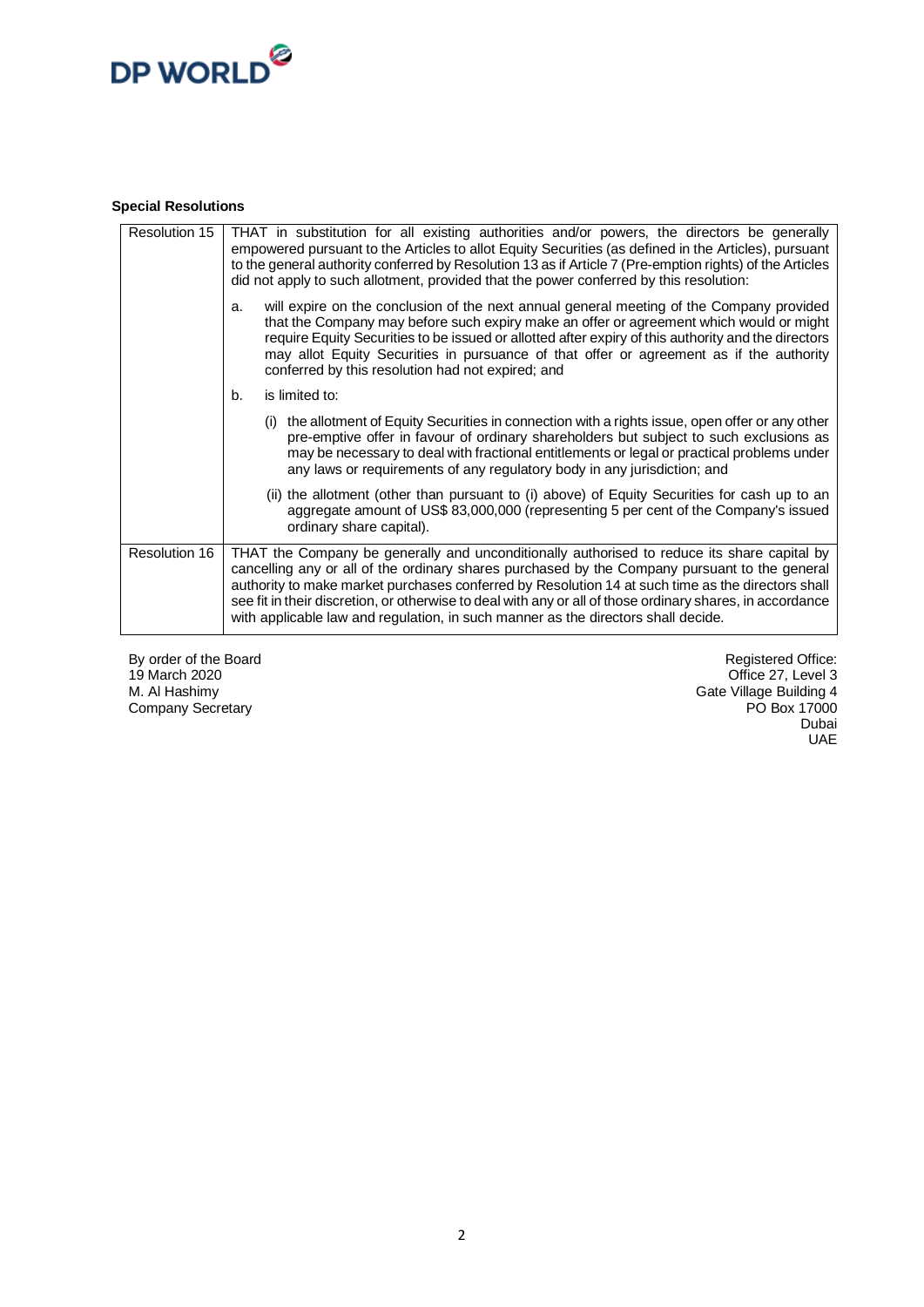

#### **EXPLANATORY NOTES**

Resolutions 1 to 14 are ordinary resolutions. For an ordinary resolution to be passed, the number of votes given in favour of the resolution must exceed 50 per cent of all votes cast (voting online or by proxy).

#### **Resolution 1 - Approval of the Accounts and the Auditors Report**

The Company is required to present its audited accounts for the year ended 31 December 2019 and the accompanying auditors' report to shareholders at its AGM for discussion and, if thought fit, approval. This provides the shareholders with an opportunity to discuss the performance of the Company during the year, its management and prospects for the future.

Copies of the audited accounts and the auditors' report will be available at the AGM. Alternatively, copies are available on the DP World website (www.dpworld.com).

#### **Resolution 2 - Dividend Declaration**

In accordance with the Articles, the Company may, by shareholders passing an ordinary resolution, declare a dividend to be paid. This dividend cannot exceed the amount recommended by the directors. The shareholders are being asked to declare a dividend for the 2019 financial year, as recommended by the directors, of 40.0 US cents per share. If approved, the dividend will be paid on 29 April 2020 to those shareholders entered on the relevant register of shareholders as at 5.00 pm (UAE time) on 26 March 2020.

#### **Resolutions 3 to 10 - Re-election of Directors**

The Articles require that each director appointed to the Board retire and seek re-election on an annual basis at each AGM.

Having considered the performance and contribution made by each of the directors (with the relevant director abstaining from consideration of his own performance and contribution), the Board is satisfied that each of them continues to be effective and demonstrates commitment to their respective roles. Consequently, the Board recommends that each director be re-elected.

Full biographical details for each of the directors are included in the Annual Report.

#### **Resolutions 11 and 12 - Auditors**

The Company's auditors must at each AGM be re-appointed to hold office from the conclusion of that meeting until the conclusion of the next AGM.

The Audit Committee of the Company keeps under review the independence and objectivity of the external auditors and, after considering relevant information, the Audit Committee has recommended to the directors that KPMG LLP be re-appointed. Resolutions are proposed to re-appoint KPMG LLP as auditors and to authorise the directors to determine their remuneration.

#### **Resolution 13 - Authority to Allot Shares**

In accordance with the Articles, the directors have general and unconditional authority to allot or issue unissued shares of the Company but may not exercise any power to allot or issue Relevant Securities unless they are authorised to do so by a resolution of the shareholders in a general meeting.

This resolution seeks shareholder approval to allow the directors generally to allot or issue ordinary shares of the Company with a nominal amount of up to one third of the current issued ordinary share capital. No ordinary shares are held by the Company as treasury shares.

At present, the directors have no plans to allot or issue any ordinary shares of the Company.

#### **Resolution 14 - Share Re-purchases**

The Company is seeking the authority to buy back a limited number of its shares. Obtaining authority to buy back shares is common international practice and the right to do so would be exercised by the directors, subject to Dubai Financial Services Authority approval, only in circumstances in which they believe this to be in the best interests of shareholders. If such right was exercised, the Company would expect to cancel any shares subject to the buy-back. The Company has not issued any options or warrants to subscribe for ordinary shares.

Resolutions 15 and 16 are special resolutions. For a special resolution to be passed, the number of votes given in favour of the resolution must represent at least 75 per cent of all the votes cast (in person or by proxy).

#### **Resolution 15 - Disapplication of Pre-emption Rights**

Article 7 of the Articles provides that the Company shall not allot Equity Securities, save for such allotments set out in the Articles, unless an offer on the same or more favourable terms has been made to each person who holds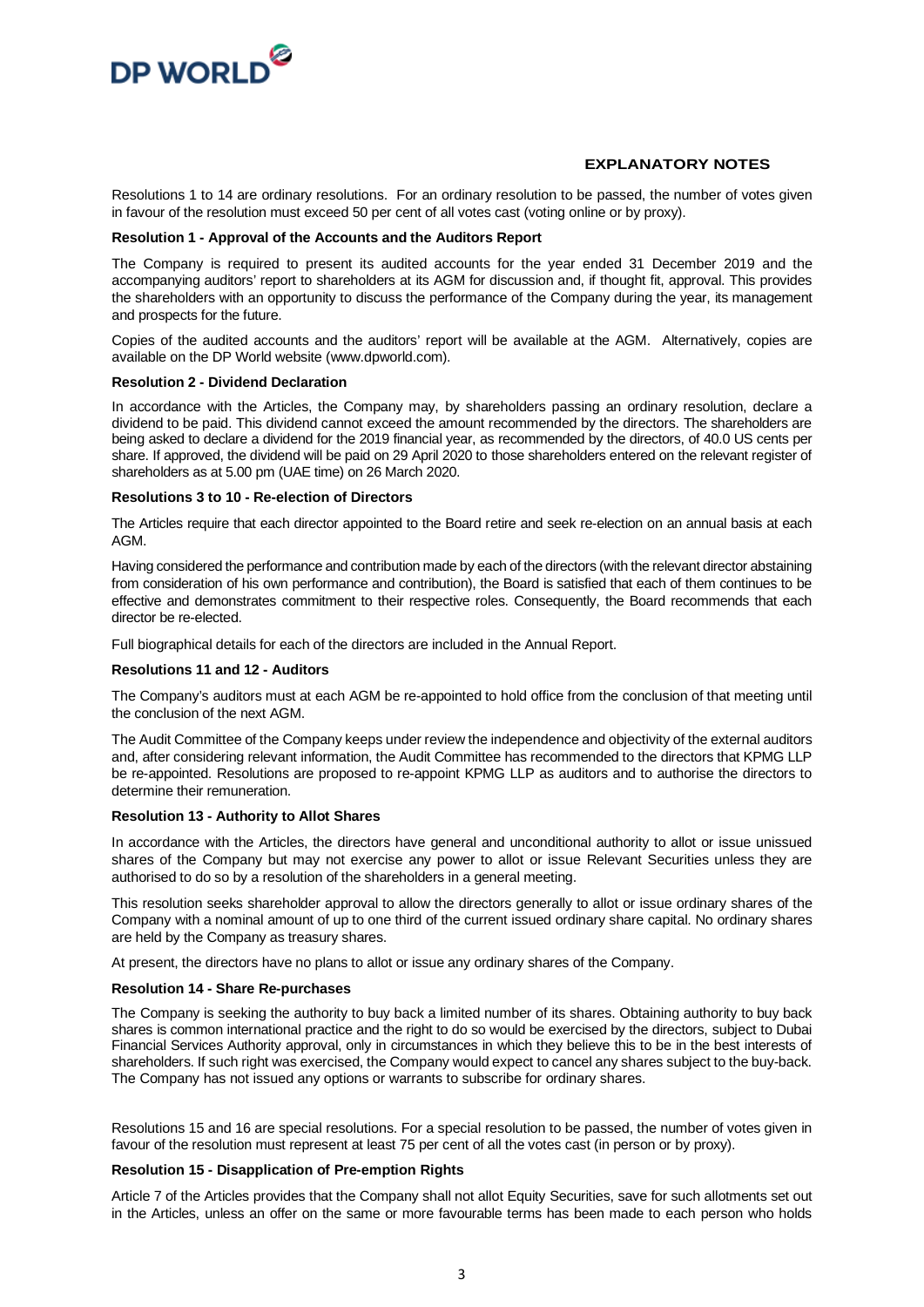

ordinary shares of the Company of a proportion of those Equity Securities which is as near as practicable equal to the proportion in nominal value held by him of the ordinary share capital of the Company (a "**Pre-emption Right**").

Where the directors are generally authorised to allot Relevant Securities, this Pre-emption Right may be disapplied in accordance with Article 8 of the Articles.

The disapplication of Pre-emption Rights sought is for the allotment of Equity Securities with a nominal value of up to US\$ 83,000,000, representing 5 per cent of the nominal value of the current issued ordinary share capital.

#### **Resolution 16 - Reduction of Share Capital**

Authority is sought to reduce the Company's issued share capital by cancelling any or all of the ordinary shares purchased by the Company pursuant to Resolution 14 (*Share re-purchases*).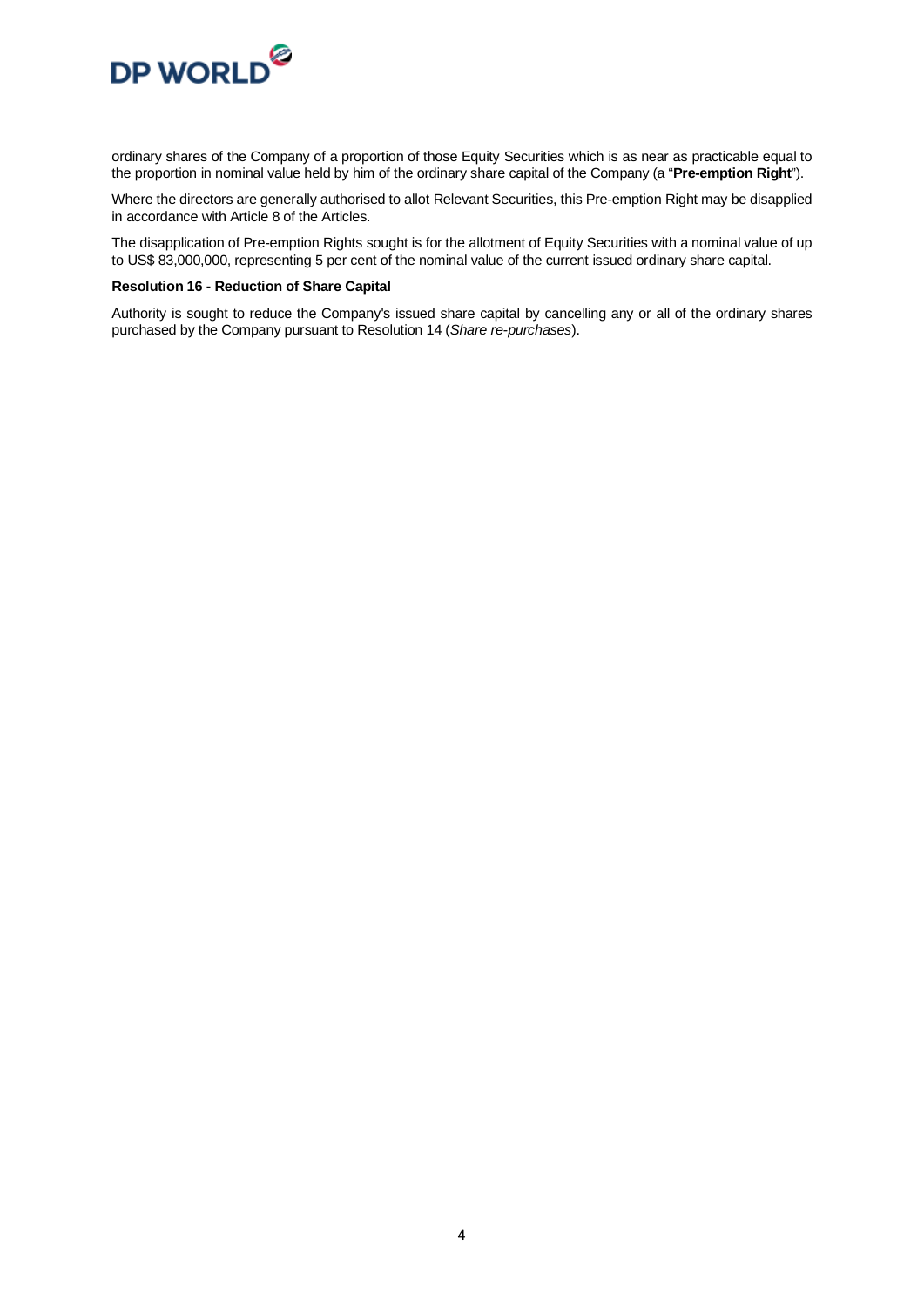

#### **Notes**

As at the date of this Notice, there were 830,000,000 ordinary shares of US\$ 2.00 each in issue, each with equal voting rights.

#### **Entitlement to Attend and Vote**

Persons who hold legal title to shares in the Company ("**DP World Shares"**) (a **"DP World Shareholder"**) and persons who have a beneficial interest in DP World Shares held in the Central Securities Depository of Nasdaq Dubai (a **"DP World Beneficial Shareholder"**) (together, the **"DP World Shareholders"**) shall be entitled to vote.

DP World Shareholders whose names appear on register of DP World Shareholders (the **"Register of Legal Title"**) and DP World Beneficial Shareholders whose names appear on the register maintained by Nasdaq Dubai comprising DP World Beneficial Shareholders who hold a NIN account (the **"CSD Register"**) as at 5:00 pm (UAE time) on 26 March 2020 (the **"Record Date"**) shall be entitled to vote for the AGM in respect of the number of shares registered in their name at that time on the relevant register. Changes to entries in the register of members after 5:00 pm (UAE time) on 26 March 2020 shall be disregarded in determining the rights of any person to attend or vote at the AGM. Each of the resolutions to be put to the meeting will be voted on by poll. A poll reflects the number of voting rights exercisable by each member and the Board considers it a more democratic method of voting. DP World Beneficial Shareholders entitled to vote may appoint one or more proxies to attend, and, on a poll, vote in their place at the AGM. Any proxy so appointed need not also be a DP World Beneficial Shareholder.

If the AGM is adjourned, entitlement to vote will be determined by reference to the relevant register of shareholders at 5.00 pm (UAE time) on the Record Date.

#### **Nominee Registration**

All the shares traded on Nasdaq Dubai are registered in the name of Nasdaq Dubai Guardian Limited (formerly known as DIFX Guardian Limited) as nominee for the DP World Beneficial Shareholders. Nasdaq Dubai Guardian Limited will not exercise the right to vote prior to the meeting or vote online for the AGM but will enable the DP World Beneficial Shareholders to vote online and/or to exercise voting rights by issuing proxies upon the instruction of DP World Beneficial Shareholders. In order to facilitate this please carefully read and follow the instructions laid-out in the following section.

#### **Voting/Attendance Request for DP World Beneficial Shareholders**

#### 1. Options for attending and voting

#### *DP World Beneficial Shareholders who do not wish to attend online*

If you are a DP World Beneficial Shareholder (with or without a NIN[\\*](#page-4-0) account) and would like to have your shares voted without logging in online for the AGM, please fill out the Voting Instruction Form and return it signed and dated to vour broker (or custodian) if you do not have a NIN account, or to our Registra[r\\*\\*](#page-4-1) if you have a NIN account, as soon as possible, however, no later than 11:00 am (UAE time) on 19 April 2020. Your broker (or custodian or our Registrar) will submit your votes to the tabulation agent. If you subsequently desire to change your voting, or to attend the meeting online, please contact your broker (or custodian or our Registrar) prior to the deadline specified by them in order to facilitate your changes. The tabulation agent will provide your voting instructions to Nasdaq Dubai Guardian Limited who will submit the vote on your behalf to the Chairman of the Meeting to be cast as proxy votes.

If you are sending the Voting Instruction Form to our Registrar, please send it to:

Email: [dpworld@linkmarketservices.com](mailto:dpworld@linkmarketservices.com)

Fax: +971 4 401 9985

Mail: Link Market Services (EMEA) Limited, PO Box 506875, Dubai, UAE

Link Market Services (EMEA) Limited of Office No. 35, Level 15, The Gate Building Dubai International Financial Centre Dubai, UAE.

#### *DP World Beneficial Shareholders who have a NIN account and wish to attend online*

If you are a DP World Beneficial Shareholder who has a NIN account and you wish to attend and vote at the AGM online (or if you would like to be represented by a person or persons (i.e. proxies) of your choice), please fill out the Online Attendance Request Form and return it signed and dated as soon as possible, however, no later than 11:00 am (UAE time) on 19 April 2020 to our Registrar. Our Registrar will submit your online attendance request details to the tabulation agent. If you subsequently desire to change your personal representative(s)), or to vote

<span id="page-4-1"></span><span id="page-4-0"></span>A NIN account is an account set-up for a shareholder directly with the Nasdaq Dubai Central Securities Depositary (CSD). Link Market Services (EMEA) Limited, our Registrar, is contactable via the following methods: Email: **[dpworld@linkmarketservices.com;](mailto:dpworld@linkmarketservices.com)** Tel: +971 4 401 9983; Fax: +971 4 401 9985; If in any doubt about your account setup or about receiving dividends please contact our Registrar.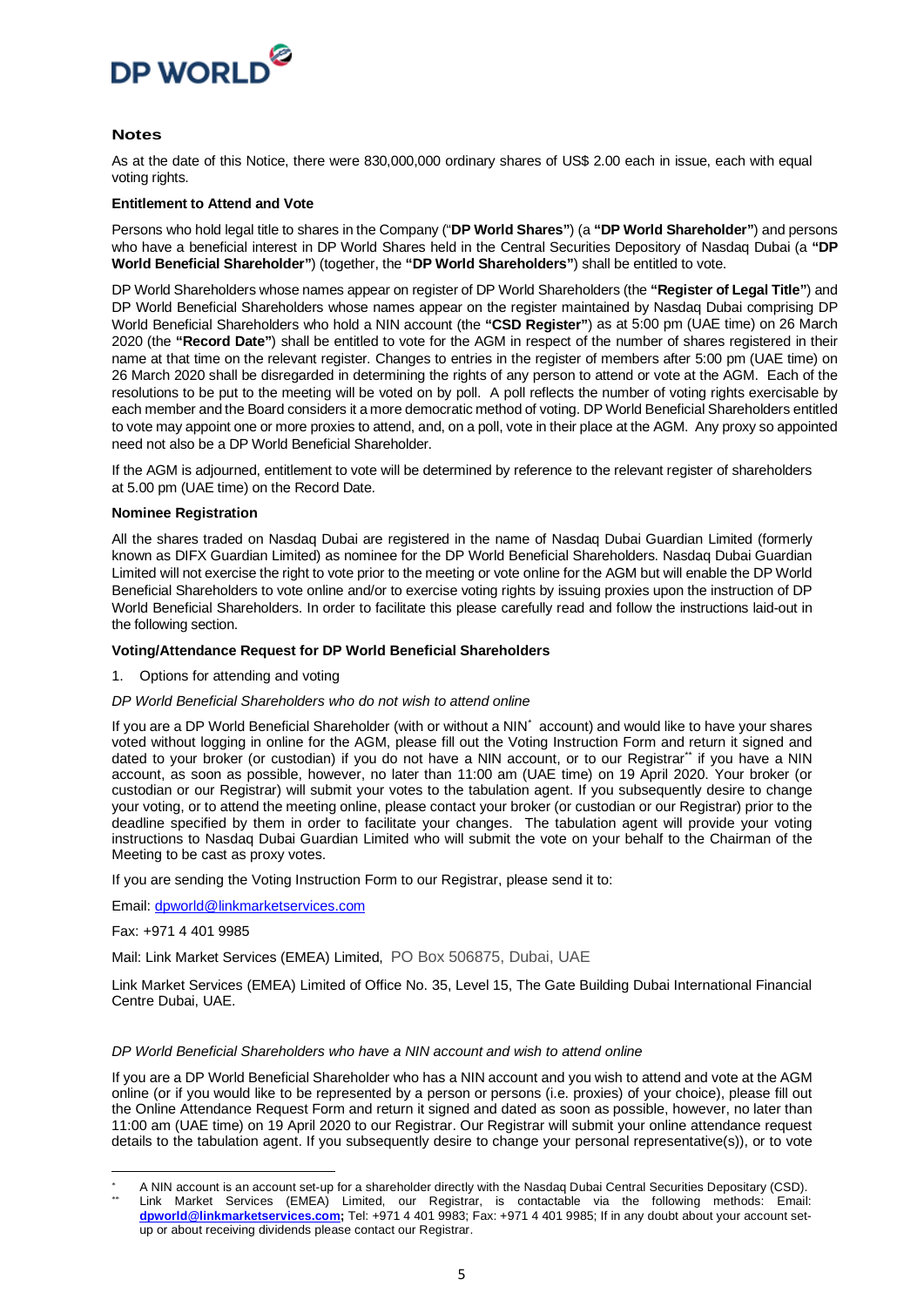

without attending online, please contact the Registrar prior to the deadline specified by them in order to facilitate your changes.

If you would like to attend the AGM online and vote online, please complete and return the Online Attendance Request Form to receive your password and then follow the step by step instructions set out in the AGM Online Facility Guide 2020 on pages 7 to 8 of this Notice.

#### *DP World Beneficial Shareholders who do not have a NIN account and wish to attend online*

Only those DP World Beneficial Shareholders who have a NIN account are entitled to vote online using the Online Facility. If you are a DP World Beneficial Shareholder who does not have a NIN account, you wish to have the DP World Shares that you have a beneficial interest in voted at the AGM and you would like to attend the AGM online (individually or by personal representative(s)), you should:

- complete and sign the Voting Instruction Form and return it to his/her/its broker or custodian as soon as possible and by no later than the earliest of (i) the date and time specified by his/her/its broker or custodian, or (ii) 11:00 am (UAE time) on 19 April 2020; and
- at the time of the AGM, log on to the Online Facility as a quest.

To access the Online Facility, simply login to the Online Facility with details including your first name, last name, title and address. Please follow the step by step instructions set out in the AGM Online Facility Guide 2020 on pages 7 to 8 of this Notice.

2. Other

To be an effective appointment of a personal representative/proxy, an Online Attendance Request Form signed on behalf of a DP World Beneficial Shareholder by a representative or attorney must be received together with the power of attorney or other authority (if any) under which it is signed or a duly certified copy of such power or authority. If applicable, please complete the Online Attendance Request Form, indicating the name of the person you authorise to represent you, an email with their unique username and password will then be sent.

Any corporation which is a DP World Shareholder may, by resolution of its directors or other governing body, authorise a person(s) to act as its representative(s) online for this AGM. The Company (or any person acting on its behalf) may require any representative of a corporation to produce a certified copy of the resolution authorising him to act as such or other satisfactory evidence of his authority before permitting him to exercise his powers.

3. Online Attendance

Completion and return of the Voting Instruction Form will not prevent DP World Beneficial Shareholders with a NIN account from voting online at the AGM, provided you have subsequently changed your instruction to register your attendance online for this meeting in the manner specified above.

Please note that you will not be able to participate in online voting if you have not registered for attendance via our Registrar and received a password.

If you are intending to vote online, log-in will be available from 11.00 am (UAE time) on Wednesday, 22 April 2020. During the meeting you must ensure that you are connected to the internet at all times in order to vote when the Chairman commences polling on the resolutions being put to the meeting. Therefore, it is your responsibility to ensure connectivity for the duration of the meeting.

#### **Questions**

DP World Beneficial Shareholders with a NIN account (or their appointed proxy) attending the AGM online may submit written questions via the AGM Online Facility. Questions can be asked to the meeting in English and Arabic. DP World Beneficial Shareholders without a NIN account attending the AGM online may listen but may not submit questions or vote.

Details of how to submit a written question through the AGM online facility are set out in the AGM Online Facility Guide 2020 on pages 7 to 8 of this Notice.

Please note that not all questions may be able to be answered during the time set aside for questions at the meeting. In this case, your question will be answered by email or post after the meeting.

#### **Results**

The results of voting on the resolutions will be posted on the Company's website after the AGM.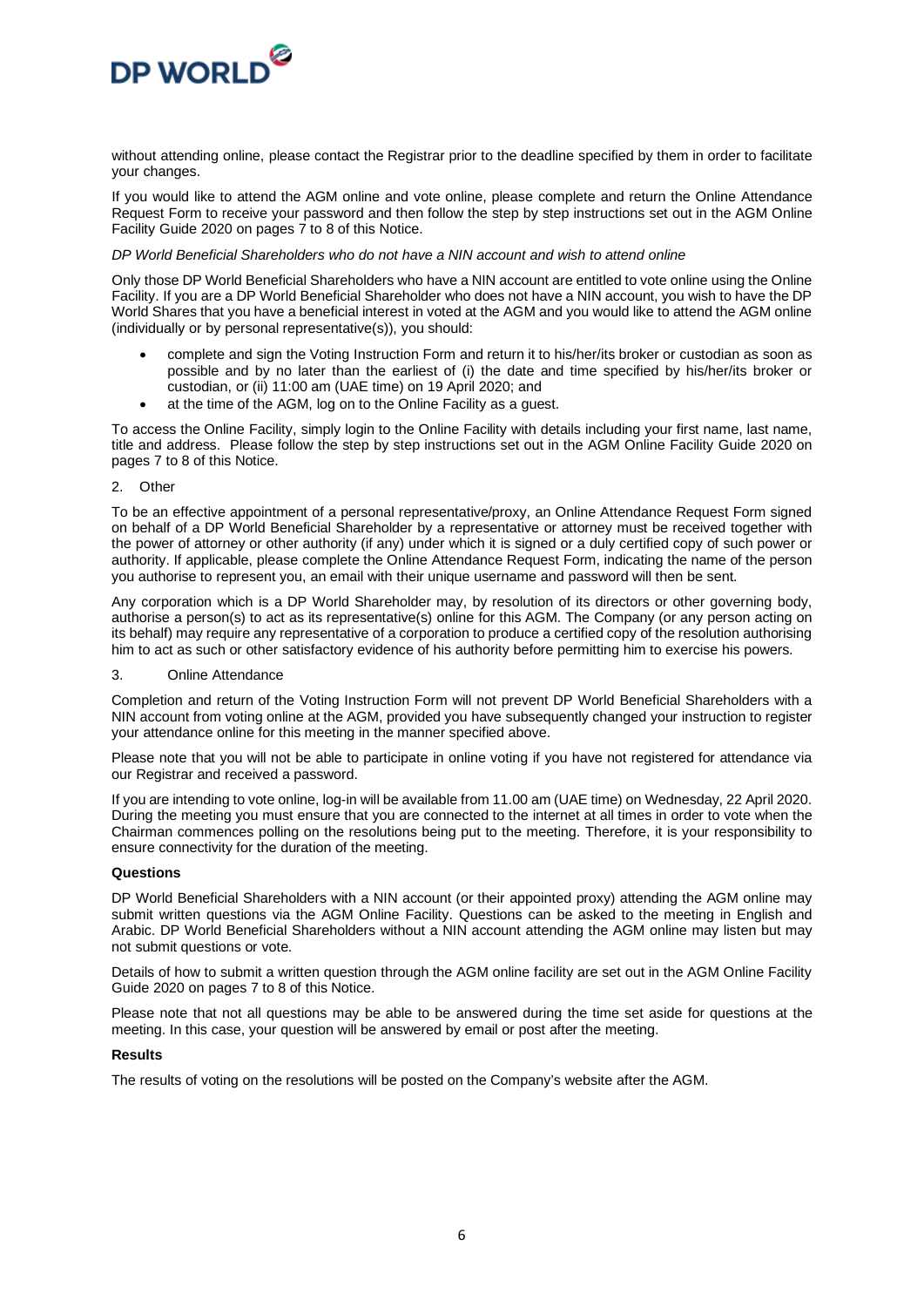

## **AGM Online Facility Guide 2020**

This year we will be conducting a Virtual AGM, which means the AGM can only be accessed online using your smartphone, tablet or computer.

When participating online, you will be able to listen to a live webcast of the meeting, ask the Directors questions online in written form and submit your votes in real time. You will need to either:

- a) Download the Lumi AGM app from the Apple App or Google Play Stores by searching for Lumi AGM; or
- b) Visit https://web.lumiagm.com on your smartphone, tablet or computer. You will need the latest versions of Chrome, Safari, Internet Explorer 11, Edge and Firefox. Please ensure your browser is compatible.

#### Meeting ID: **130-752-602 To login you must have your NIN and password\***

*\* to obtain your password please complete and return the 'Attendance Request Form'. Your password shall be sent to the email address provided therein.*

#### **Using the AGM online facility:**

**ACCESS** 

Once you have either downloaded the **Lumi AGM app** or entered **web.lumiagm.com** into your web browser, you'll be prompted to enter the Meeting ID (set out above)

You will then be required to enter your: a) NIN; and b) password.

**You will be able to log into the site from 11:00 am (UAE time), Thursday 23rd April 2020.**

To register as a shareholder, select '**I have a login**' and enter your NIN and password.

Passwords will be distributed following completion and submission of your Attendance Request Form

If you are not attending as a shareholder, select '**I am a guest**' As a guest, you will be prompted to complete all the relevant fields including; title, first name, last name and email address.

#### *Please note, guests will not be able to ask questions or vote at the meeting.*

### **NAVIGATION**

When successfully authenticated, the<br>info screen [**i ]**will be displayed. You can view company information, submit written questions and listen to the audiocast.

If you would like to listen to the **audiocast** press the broadcast icon at the bottom of the screen.